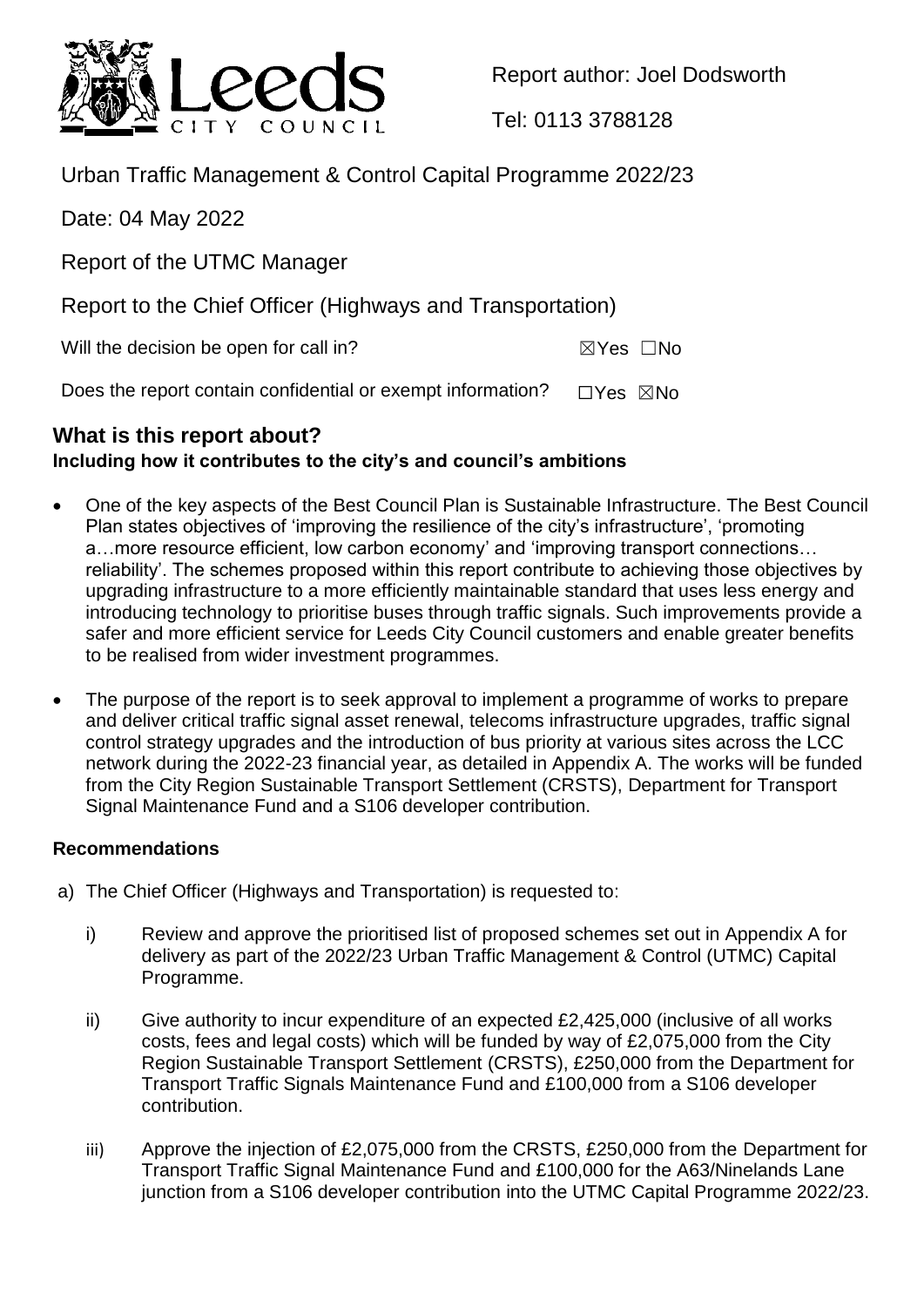#### **Why is the proposal being put forward?**

- 1. The purpose of the report is to seek approval for the 2022-23 programme of UTMC works, funded from various sources, and to authorise the detailed development, consultation, preparation and delivery of the component schemes.
- 2. UTMC works are not included in the Council's annual Capital Programme allocation of funds. However, the 5-year City Region Sustainable Transport Settlement is expected to provide an annual allocation of funds intended for the maintenance and upgrade of traffic signals infrastructure. This is further supported by a successful bid to DfT for additional funding through the Traffic Signals Maintenance Fund as well as a S106 developer contribution.

| <b>Wards Affected:</b>               |      |     |  |
|--------------------------------------|------|-----|--|
| Have ward members been consulted?    | ∏Yes | ⊠No |  |
| What impact will this proposal have? |      |     |  |

#### *General Refurbishment*

- 3. The accepted industry view on traffic signal equipment is that it has an expected lifespan of approximately 15 years. In addition, older models of controller equipment become unmaintainable due to unavailability of spares. Older equipment can also be more unreliable, leading to longer down time in the event of failure. In Leeds, the average age of traffic signal controllers is approximately 10 years, which is above the West Yorkshire average and will increase if no action is taken. An ongoing programme of refurbishment is necessary to modernise the controller stock and replace any on-street equipment that has been identified as in poor condition following periodic inspections.
- 4. New equipment has a far lower energy footprint (e.g. LED lamps compared to halogen), is more flexible in terms of monitoring and control - being Internet Protocol (IP) capable - and can be more easily adapted to introduce innovative new technology and features such as bus priority. It is estimated that converting all remaining LCC traffic signal asset from halogen to LED will save approximately 400 tonnes of  $CO<sub>2</sub>$  per year as well as providing a significant financial saving. The proposed programme continues the work of previous programmes of delivering a fully LED and IP asset, contributing to the Council's carbon neutral objective.
- 5. Sites are selected for refurbishment based primarily on age with other factors such as obsolescence also considered. Sites may also be brought forward, for example, if refurbishment supports a wider transport investment programme in the surrounding area. The proposed list of sites is set out in Appendix A and includes the A63/Ninelands Lane junction that is funded from a S106 developer contribution.
- 6. As part of the refurbishment of signals, this programme, unlike previous years where focus has been primarily on asset renewal, will also seek to upgrade the control strategy where possible to improve the efficiency of control and minimise delay to all users. All pedestrian facilities will be upgraded in line with the previously published 2021 report *Traffic Signal Operation at Standalone Crossings*. Upgrading the control strategy will also facilitate improved performance of bus priority.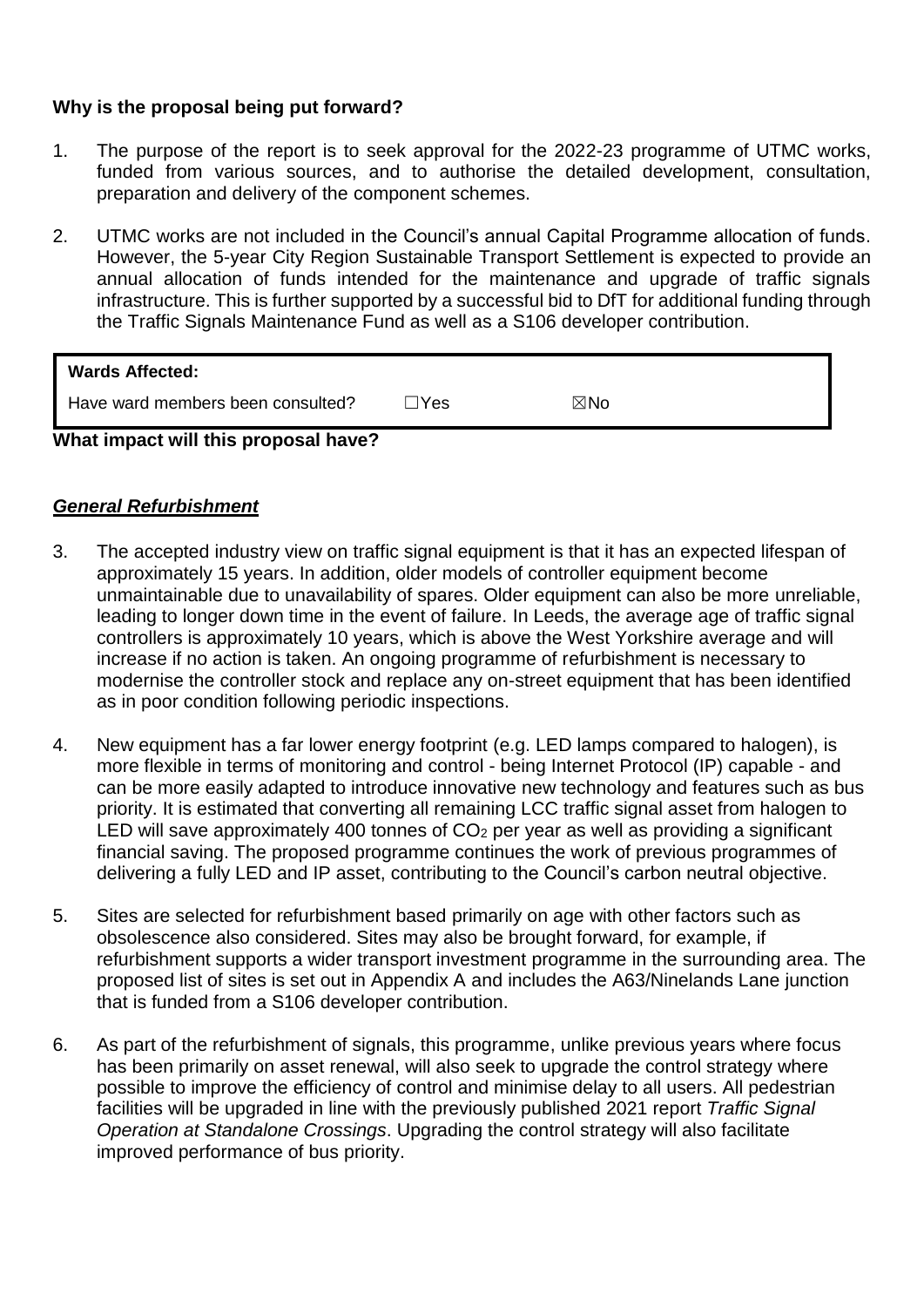### *Telecommunications Infrastructure*

- 7. Work to modernise the UTMC telecoms infrastructure began with investment through recent funding programmes including Leeds Public Transport Investment Programme (LPTIP). This work introduced a private fibre network in the city centre that replaced older, failing, wireless technology. Upgrading telecommunications infrastructure is critical to delivering a more reliable, efficient network that is capable of enabling the Council to achieve its Transport Strategy objectives. For example, the traffic signal priority system for buses is operated centrally and relies on low latency, reliable telecoms to each site to provide useful priority. Significant further investment is required to address legacy telecoms issues across the wider network and the proposed programme builds on the work that has already begun.
- 8. The private fibre network that has been implemented in the City Centre provides a more reliable, secure, and future-proofed network and the works proposed in this report will connect infrastructure introduced through various wider programmes such as LPTIP and the City Centre Package (CCP). A secondary benefit of this work is that it enables telecoms circuits provided by third parties to be ceased and thus provides a saving to the Council. The proposed works are set out in Appendix A. This element of work is also supported by the DfT Traffic Signals Maintenance Fund award which will contribute to this modernisation programme.
- 9. In addition to the private fibre network, there is work ongoing by LCC Integrated Digital Services (IDS) to roll out the Leeds Full Fibre Network (LFFN) which aims to provide fibre circuits across the city through a third-party provider. This complements the UTMC private fibre network and will provide the opportunity to upgrade and share telecoms at CCTV sites across the city. Utilisation of these circuits for UTMC data (aside from CCTV) requires additional investment in the surrounding traffic signals infrastructure and the proposed programme will support that work. This work will be undertaken as and when the circuits are delivered.

## *Network Performance*

- 10. There are 676 traffic signal sites across Leeds and a significant number of those sites are controlled with Fixed-Time UTC plans. The performance of these plans degrades over time due to changes in traffic patterns that are exacerbated by changes to the layout of the road network that have taken place as part of wider investment schemes. Performance degradation contributes to increased delay for buses and can result in unnecessary waiting time for pedestrians as well as increased emissions from general traffic. This programme proposes that work is undertaken to optimise signal timings in areas of the network that have been particularly impacted by change, focusing on improving bus journey times, minimising pedestrian waiting times and improving reliability.
- 11. As part of LPTIP, various sites were installed with the facility to provide bus priority through the traffic signals. Since implementation, additional bus operators have begun to use the bus priority system. As part of the network performance element of work, it is proposed that bus priority is added and optimised for all active bus operators at the recently installed sites. Furthermore, at sites delivered in recent years but prior to the *Traffic Signal Operation at Standalone Crossings* report, it is proposed to revisit the pedestrian crossing operation to bring it in line with current policy.

## **What consultation and engagement has taken place?**

12. Subject to approval of the programme, Ward Members will be consulted prior to any works commencing in order to seek clarification of the impact of the works for all parties.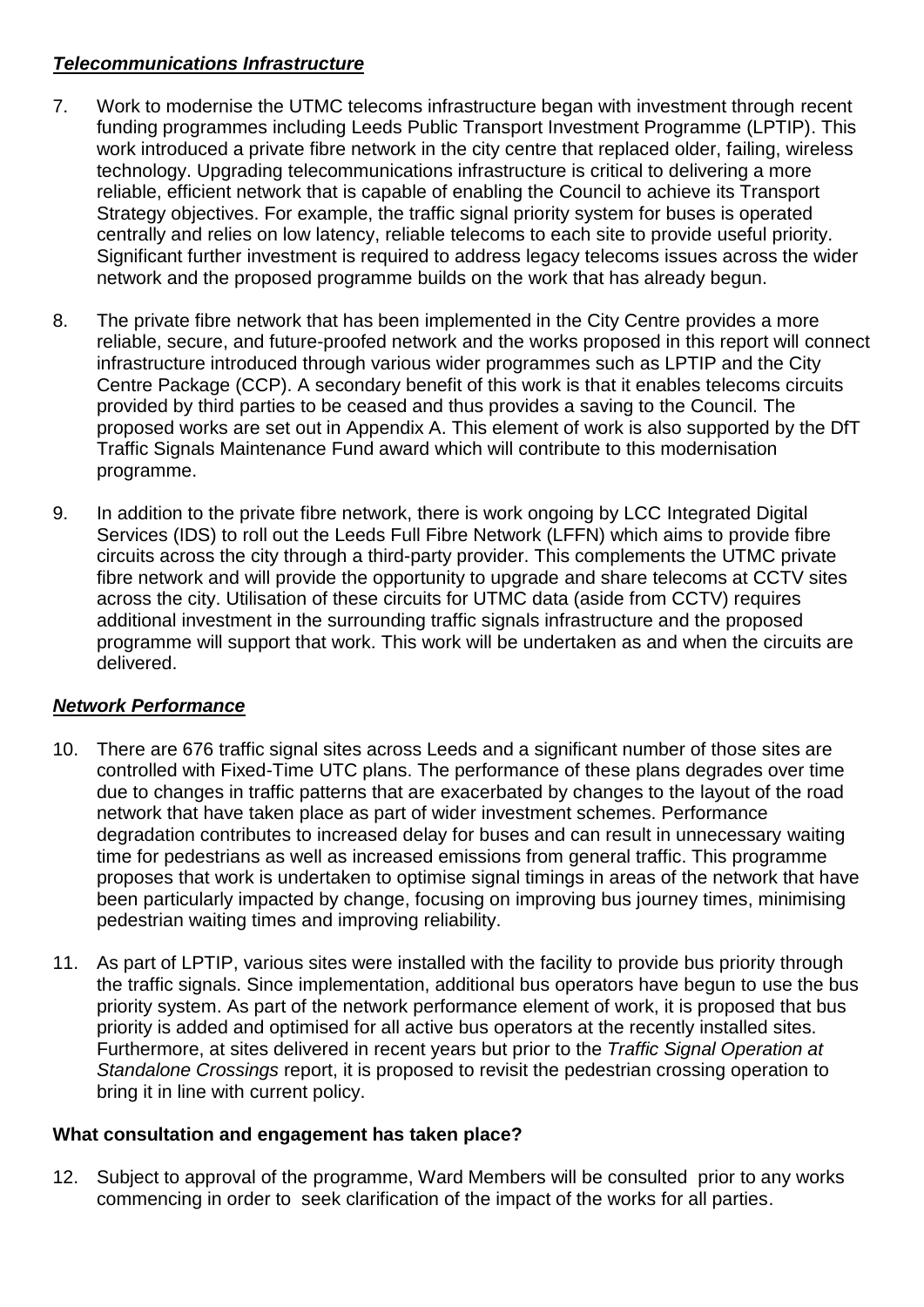13. The Executive Board Member for Climate Change, Transport and Sustainable Development has been briefed on the proposed programme detailed within Appendix A. The progress of the overall programme will be monitored by the Chief Officer (Highways and Transportation) and Head of Service (Transportation) via a regular presentation/ update on a monthly basis.

#### **What are the resource implications?**

- 14. The scheme proposals have no implications in terms of resources. All design and works resources have been identified within the 2022/23 UTMC Capital Programme.
- 15. The total estimated cost to deliver the schemes from the 2022/23 UTMC Capital Programme is £2,425,000, which is split into the following categories:-

| Works             | £2,100,000 |
|-------------------|------------|
| <b>Staff Fees</b> | £325,000   |

16. The £2,425,000 is funded £2,075,000 from CRSTS, £250,000 from DfT Traffic Signal Maintenance Fund and £100,000 from a S106 contribution.

| <b>Funding Approval:</b>               | Capital Section Reference Number :- |                 |                   |                   |                   |                   |                   |  |
|----------------------------------------|-------------------------------------|-----------------|-------------------|-------------------|-------------------|-------------------|-------------------|--|
| <b>Previous total Authority</b>        | <b>TOTAL</b>                        | <b>TO MARCH</b> |                   |                   | <b>FORECAST</b>   |                   |                   |  |
| to Spend on this scheme                | £000's                              | 2021<br>£000's  | 2021/22<br>£000's | 2022/23<br>£000's | 2023/24<br>£000's | 2024/25<br>£000's | 2025 on<br>£000's |  |
| LAND (1)                               | 0.0                                 |                 |                   |                   |                   |                   |                   |  |
| CONSTRUCTION (3)                       | 0.0                                 |                 |                   |                   |                   |                   |                   |  |
| FURN & EQPT (5)                        | 0.0                                 |                 |                   |                   |                   |                   |                   |  |
| STAFF COSTS (6)                        | 0.0                                 |                 |                   |                   |                   |                   |                   |  |
| OTHER COSTS (7)                        | 0.0                                 |                 |                   |                   |                   |                   |                   |  |
| <b>TOTALS</b>                          | 0.0                                 | 0.0             | 0.0               | 0.0               | 0.0               | 0.0               | 0.0               |  |
| <b>Authority to Spend</b>              | <b>TOTAL</b>                        | <b>TO MARCH</b> | <b>FORECAST</b>   |                   |                   |                   |                   |  |
| required for this Approval             |                                     | 2021            | 2021/22           | 2022/23           | 2023/24           | 2024/25           | 2025 on           |  |
|                                        | £000's                              | £000's          | £000's            | £000's            | £000's            | £000's            | £000's            |  |
| LAND (1)                               | 0.0                                 |                 |                   |                   |                   |                   |                   |  |
| CONSTRUCTION (3)                       | 2100.0                              |                 |                   | 2100.0            |                   |                   |                   |  |
| FURN & EQPT (5)                        | 0.0                                 |                 |                   |                   |                   |                   |                   |  |
| STAFF COSTS (6)                        | 325.0                               |                 |                   | 325.0             |                   |                   |                   |  |
| OTHER COSTS (7)                        | 0.0                                 |                 |                   |                   |                   |                   |                   |  |
| <b>TOTALS</b>                          | 2425.0                              | 0.0             | 0.0               | 2425.0            | 0.0               | 0.0               | 0.0               |  |
|                                        |                                     |                 |                   |                   |                   |                   |                   |  |
| <b>Total overall Funding</b>           | <b>TOTAL</b>                        | <b>TO MARCH</b> |                   |                   | <b>FORECAST</b>   |                   |                   |  |
| <b>As per latest Capital</b>           |                                     | 2021            | 2021/22           | 2022/23           | 2023/24           | 2024/25           | $2025$ on         |  |
| <b>Programme)</b>                      | £000's                              | £000's          | £000's            | £000's            | £000's            | £000's            | £000's            |  |
|                                        |                                     |                 |                   |                   |                   |                   |                   |  |
| <b>CRSTS</b>                           | 2075.0                              |                 |                   | 2075.0            |                   |                   |                   |  |
| <b>DfT Traffic Signals Maintenance</b> | 250.0                               |                 |                   | 250.0             |                   |                   |                   |  |
| S <sub>106</sub>                       | 100.0                               |                 |                   | 100.0             |                   |                   |                   |  |
| Total Funding                          | 2425.0                              | 0.0             | 0.0               | 2425.0            | 0.0               | 0.0               | 0.0               |  |
|                                        |                                     |                 |                   |                   |                   |                   |                   |  |
| <b>Balance / Shortfall =</b>           | 0.0                                 | 0.0             | 0.0               | 0.0               | 0.0               | 0.0               | 0.0               |  |

#### **What are the legal implications?**

17. Due to the UTMC Capital Programme affecting multiple wards and the value this report is eligible for call-in.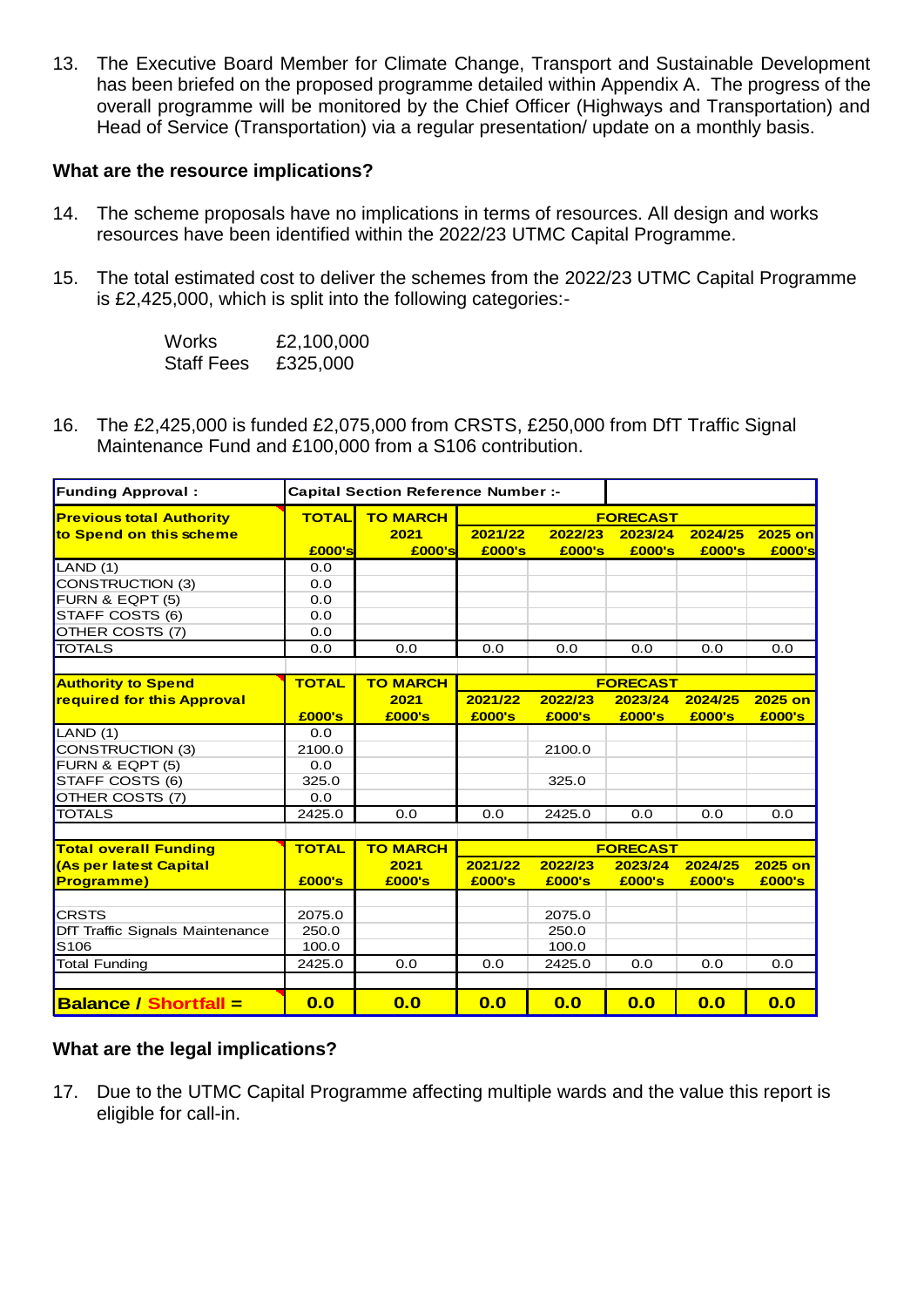#### **What are the key risks and how are they being managed?**

18. A key risk associated with the proposals are that inflation will reduce the volume of works that can be delivered. The progress of the scheme and associated cost pressures will be reported regularly to the Chief Officer (Highways and Transportation) and the scope of the programme reviewed to ensure schemes are delivered within the available funding.

#### **Does this proposal support the council's 3 Key Pillars?**

**⊠Inclusive Growth 2 ⊠Health and Wellbeing 7 SClimate Emergency** 

- 19. The programme will support the Best Council Plan 2020-25 objectives to 'promote sustainable and inclusive economic growth' by delivering infrastructure that improves level of service for walking, cycling and buses.
- 20. Pedestrian/cycle crossing upgrades will be delivered in line with the previously published *Traffic Signal Operation at Standalone Crossings* report. Safety timings will be increased to reflect a lower design walking speed based on studies suggesting that the mean walking speed for those aged over 65 years was 0.8m/s. Introduction of sensors that can place a demand for a crossing without having to press the button provides more inclusive infrastructure to users for whom pressing the button is difficult.
- 21. Conversion of halogen lamps to LED, increasing efficiency of signal operation and promoting more sustainable transport options through the proposed works contributes to the Council's Climate Emergency targets.

#### **Options, timescales and measuring success**

#### **a) What other options were considered?**

22. An alternative approach to these proposals would be to focus purely on critical asset renewal. This would maximise the volume of sites that can be converted from halogen to LED and reduce the average age of the asset more quickly. However, focusing on this at the expense of increased efficiency and improved level of service for sustainable transport modes would ultimately result in increased vehicle emissions that would undermine the carbon savings realised from converting halogen to LED.

#### **b) How will success be measured?**

- 23. The success of the proposed scheme will be measured through the following KPIs, regularly reported to Chief Officer (Highways and Transportation):
	- Reduction in energy consumption
	- Number of sites with active bus priority
	- Number of crossings operating in line with updated policy

#### **c) What is the timetable for implementation?**

24. It is intended that the implementation of this programme of work be undertaken and completed within the 2022/23 financial year.

## **Appendices**

- 25. Appendix A: UTMC Proposed Programme 2022-23
- 26. Appendix B: EDCI Screening